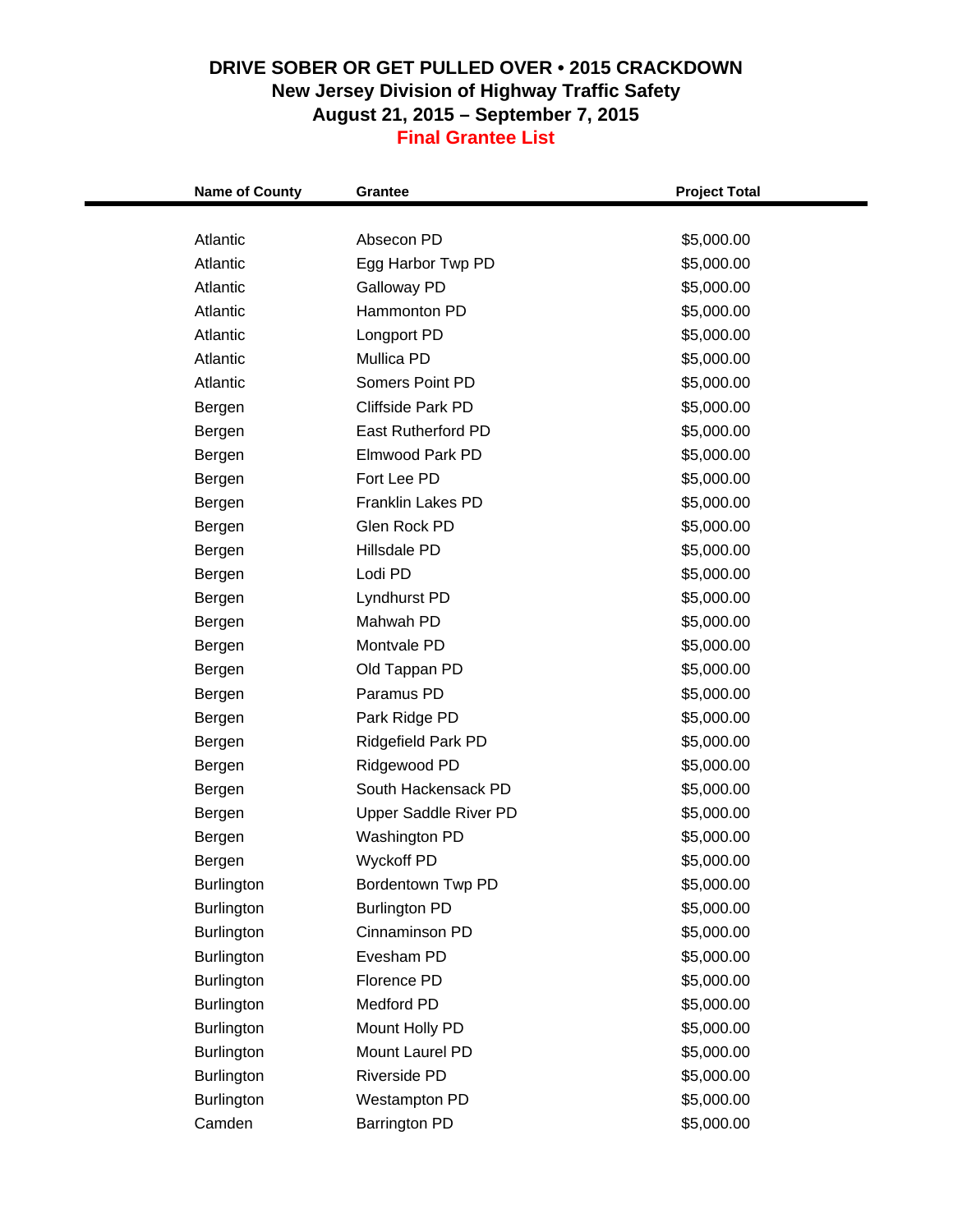| <b>Name of County</b> | <b>Grantee</b>               | <b>Project Total</b> |
|-----------------------|------------------------------|----------------------|
|                       |                              |                      |
| Camden                | Cherry Hill PD               | \$5,000.00           |
| Camden                | Gloucester PD                | \$5,000.00           |
| Camden                | <b>Gloucester Twp PD</b>     | \$5,000.00           |
| Camden                | Haddon Heights PD            | \$5,000.00           |
| Camden                | Haddonfield PD               | \$5,000.00           |
| Camden                | Lawnside PD                  | \$5,000.00           |
| Camden                | Pennsauken PD                | \$5,000.00           |
| Camden                | Pine Hill PD                 | \$5,000.00           |
| Camden                | <b>Stratford PD</b>          | \$5,000.00           |
| Camden                | Voorhees PD                  | \$5,000.00           |
| Camden                | <b>Winslow PD</b>            | \$5,000.00           |
| Cape May              | Lower PD                     | \$5,000.00           |
| Cape May              | Middle PD                    | \$5,000.00           |
| Cape May              | Wildwood PD                  | \$5,000.00           |
| Cumberland            | <b>Bridgeton PD</b>          | \$5,000.00           |
| Cumberland            | <b>Vineland PD</b>           | \$5,000.00           |
| <b>Essex</b>          | <b>Bloomfield PD</b>         | \$5,000.00           |
| Essex                 | Caldwell PD                  | \$5,000.00           |
| Essex                 | <b>Essex Fells PD</b>        | \$5,000.00           |
| <b>Essex</b>          | <b>Fairfield PD</b>          | \$5,000.00           |
| Essex                 | Glen Ridge PD                | \$5,000.00           |
| Essex                 | Montclair PD                 | \$5,000.00           |
| <b>Essex</b>          | North Caldwell PD            | \$5,000.00           |
| Essex                 | South Orange PD              | \$5,000.00           |
| Hudson                | Guttenberg PD                | \$5,000.00           |
| Hudson                | <b>Hudson County Sheriff</b> | \$5,000.00           |
| Hudson                | North Bergen Twp PD          | \$5,000.00           |
| Hudson                | West New York PD             | \$5,000.00           |
| Hunterdon             | Clinton Twp PD               | \$5,000.00           |
| Hunterdon             | Flemington PD                | \$5,000.00           |
| Hunterdon             | Lambertville PD              | \$5,000.00           |
| Hunterdon             | Readington PD                | \$5,000.00           |
| Hunterdon             | West Amwell PD               | \$5,000.00           |
| Mercer                | East Windsor PD              | \$5,000.00           |
| Mercer                | Ewing PD                     | \$5,000.00           |
| Mercer                | Hamilton PD                  | \$5,000.00           |
| Mercer                | Lawrence PD                  | \$5,000.00           |
| Mercer                | Robbinsville PD              | \$5,000.00           |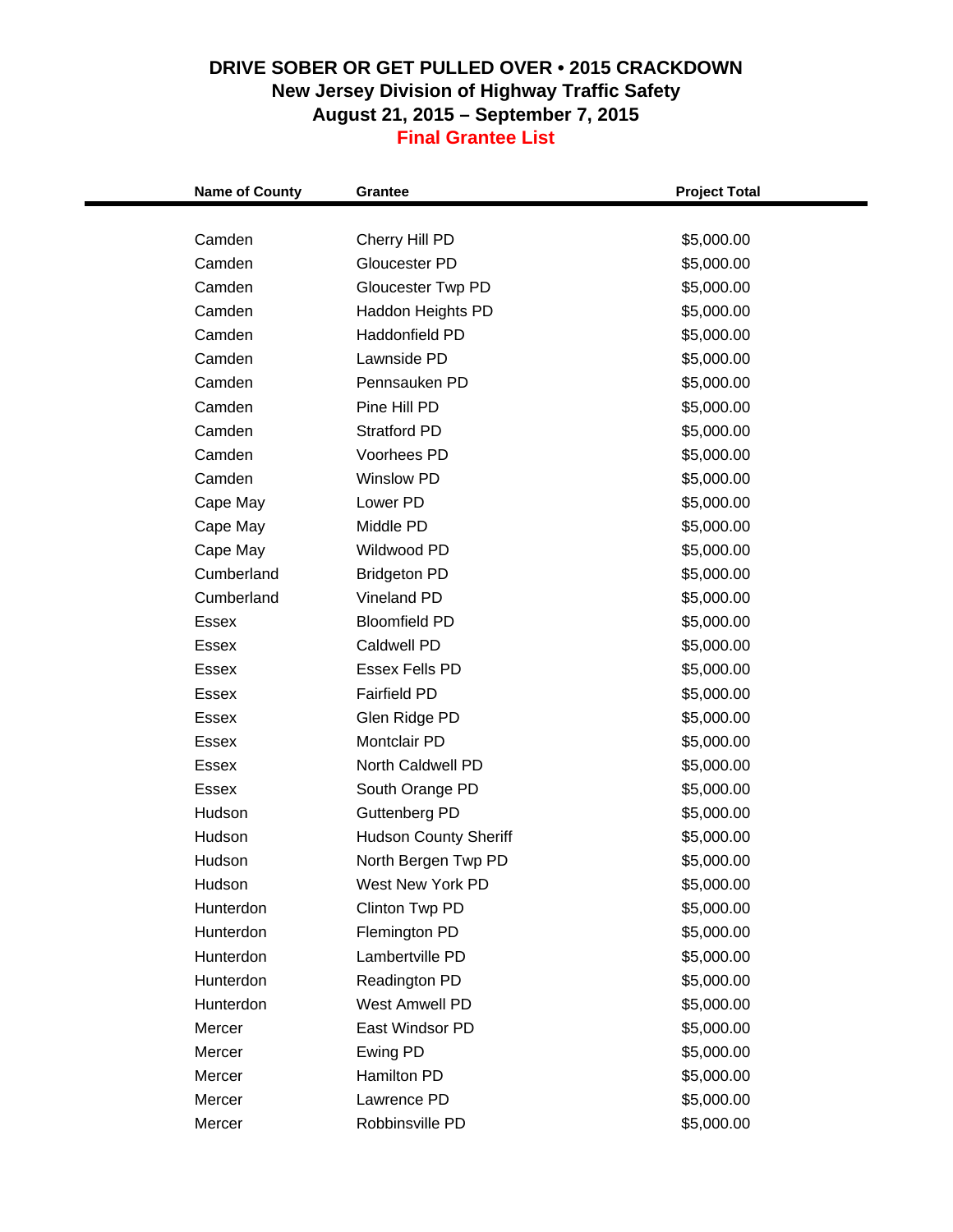| Mercer<br>West Windsor PD<br>\$5,000.00<br>Middlesex<br><b>Carteret PD</b><br>\$5,000.00<br>Dunellen PD<br>Middlesex<br>\$5,000.00<br>Middlesex<br>East Brunswick PD<br>\$5,000.00<br>Middlesex<br>Edison PD<br>\$5,000.00<br>Middlesex<br><b>Highland Park PD</b><br>\$5,000.00<br><b>New Bruswick PD</b><br>Middlesex<br>\$5,000.00<br>Middlesex<br>North Brunswick PD<br>\$5,000.00<br>Middlesex<br>Old Bridge PD<br>\$5,000.00<br>Middlesex<br>Perth Amboy PD<br>\$5,000.00<br>Middlesex<br>\$5,000.00<br>Piscataway PD<br>Plainsboro PD<br>Middlesex<br>\$5,000.00<br>Middlesex<br>South Brunswick PD<br>\$5,000.00<br>Middlesex<br>South River PD<br>\$5,000.00<br>Middlesex<br>Spotswood PD<br>\$5,000.00<br>Middlesex<br>Woodbridge PD<br>\$5,000.00<br>Monmouth<br>Aberdeen PD<br>\$5,000.00<br>Monmouth<br>Allentown PD<br>\$5,000.00<br>Monmouth<br><b>Atlantic Highlands PD</b><br>\$5,000.00<br>Monmouth<br>Eatontown PD<br>\$5,000.00<br>Monmouth<br>Englishtown PD<br>\$5,000.00<br>Monmouth<br>Hazlet PD<br>\$5,000.00<br>Monmouth<br>Holmdel PD<br>\$5,000.00<br>Monmouth<br><b>Howell PD</b><br>\$5,000.00<br>Monmouth<br>Keyport PD<br>\$5,000.00<br>Monmouth<br>Marlboro PD<br>\$5,000.00<br>Monmouth<br>Monmouth County Sheriff's Office<br>\$5,000.00<br>\$5,000.00<br>Monmouth<br>Neptune City PD<br>Monmouth<br>Neptune Twp PD<br>\$5,000.00<br>Monmouth<br>Oceanport PD<br>\$5,000.00<br>Monmouth<br>Spring Lake Heights PD<br>\$5,000.00<br>Monmouth<br>Union Beach PD<br>\$5,000.00<br>Monmouth<br>Wall PD<br>\$5,000.00<br>Monmouth<br>\$5,000.00<br>West Long Branch PD<br><b>Morris</b><br>\$5,000.00<br><b>Boonton PD</b><br><b>Morris</b><br>Boonton Twp PD<br>\$5,000.00<br>Chester Twp PD<br>\$5,000.00<br>Morris | <b>Name of County</b> | <b>Grantee</b> | <b>Project Total</b> |  |
|-----------------------------------------------------------------------------------------------------------------------------------------------------------------------------------------------------------------------------------------------------------------------------------------------------------------------------------------------------------------------------------------------------------------------------------------------------------------------------------------------------------------------------------------------------------------------------------------------------------------------------------------------------------------------------------------------------------------------------------------------------------------------------------------------------------------------------------------------------------------------------------------------------------------------------------------------------------------------------------------------------------------------------------------------------------------------------------------------------------------------------------------------------------------------------------------------------------------------------------------------------------------------------------------------------------------------------------------------------------------------------------------------------------------------------------------------------------------------------------------------------------------------------------------------------------------------------------------------------------------------------------------------------------------------------------------------------------------------------------------------------|-----------------------|----------------|----------------------|--|
|                                                                                                                                                                                                                                                                                                                                                                                                                                                                                                                                                                                                                                                                                                                                                                                                                                                                                                                                                                                                                                                                                                                                                                                                                                                                                                                                                                                                                                                                                                                                                                                                                                                                                                                                                     |                       |                |                      |  |
|                                                                                                                                                                                                                                                                                                                                                                                                                                                                                                                                                                                                                                                                                                                                                                                                                                                                                                                                                                                                                                                                                                                                                                                                                                                                                                                                                                                                                                                                                                                                                                                                                                                                                                                                                     |                       |                |                      |  |
|                                                                                                                                                                                                                                                                                                                                                                                                                                                                                                                                                                                                                                                                                                                                                                                                                                                                                                                                                                                                                                                                                                                                                                                                                                                                                                                                                                                                                                                                                                                                                                                                                                                                                                                                                     |                       |                |                      |  |
|                                                                                                                                                                                                                                                                                                                                                                                                                                                                                                                                                                                                                                                                                                                                                                                                                                                                                                                                                                                                                                                                                                                                                                                                                                                                                                                                                                                                                                                                                                                                                                                                                                                                                                                                                     |                       |                |                      |  |
|                                                                                                                                                                                                                                                                                                                                                                                                                                                                                                                                                                                                                                                                                                                                                                                                                                                                                                                                                                                                                                                                                                                                                                                                                                                                                                                                                                                                                                                                                                                                                                                                                                                                                                                                                     |                       |                |                      |  |
|                                                                                                                                                                                                                                                                                                                                                                                                                                                                                                                                                                                                                                                                                                                                                                                                                                                                                                                                                                                                                                                                                                                                                                                                                                                                                                                                                                                                                                                                                                                                                                                                                                                                                                                                                     |                       |                |                      |  |
|                                                                                                                                                                                                                                                                                                                                                                                                                                                                                                                                                                                                                                                                                                                                                                                                                                                                                                                                                                                                                                                                                                                                                                                                                                                                                                                                                                                                                                                                                                                                                                                                                                                                                                                                                     |                       |                |                      |  |
|                                                                                                                                                                                                                                                                                                                                                                                                                                                                                                                                                                                                                                                                                                                                                                                                                                                                                                                                                                                                                                                                                                                                                                                                                                                                                                                                                                                                                                                                                                                                                                                                                                                                                                                                                     |                       |                |                      |  |
|                                                                                                                                                                                                                                                                                                                                                                                                                                                                                                                                                                                                                                                                                                                                                                                                                                                                                                                                                                                                                                                                                                                                                                                                                                                                                                                                                                                                                                                                                                                                                                                                                                                                                                                                                     |                       |                |                      |  |
|                                                                                                                                                                                                                                                                                                                                                                                                                                                                                                                                                                                                                                                                                                                                                                                                                                                                                                                                                                                                                                                                                                                                                                                                                                                                                                                                                                                                                                                                                                                                                                                                                                                                                                                                                     |                       |                |                      |  |
|                                                                                                                                                                                                                                                                                                                                                                                                                                                                                                                                                                                                                                                                                                                                                                                                                                                                                                                                                                                                                                                                                                                                                                                                                                                                                                                                                                                                                                                                                                                                                                                                                                                                                                                                                     |                       |                |                      |  |
|                                                                                                                                                                                                                                                                                                                                                                                                                                                                                                                                                                                                                                                                                                                                                                                                                                                                                                                                                                                                                                                                                                                                                                                                                                                                                                                                                                                                                                                                                                                                                                                                                                                                                                                                                     |                       |                |                      |  |
|                                                                                                                                                                                                                                                                                                                                                                                                                                                                                                                                                                                                                                                                                                                                                                                                                                                                                                                                                                                                                                                                                                                                                                                                                                                                                                                                                                                                                                                                                                                                                                                                                                                                                                                                                     |                       |                |                      |  |
|                                                                                                                                                                                                                                                                                                                                                                                                                                                                                                                                                                                                                                                                                                                                                                                                                                                                                                                                                                                                                                                                                                                                                                                                                                                                                                                                                                                                                                                                                                                                                                                                                                                                                                                                                     |                       |                |                      |  |
|                                                                                                                                                                                                                                                                                                                                                                                                                                                                                                                                                                                                                                                                                                                                                                                                                                                                                                                                                                                                                                                                                                                                                                                                                                                                                                                                                                                                                                                                                                                                                                                                                                                                                                                                                     |                       |                |                      |  |
|                                                                                                                                                                                                                                                                                                                                                                                                                                                                                                                                                                                                                                                                                                                                                                                                                                                                                                                                                                                                                                                                                                                                                                                                                                                                                                                                                                                                                                                                                                                                                                                                                                                                                                                                                     |                       |                |                      |  |
|                                                                                                                                                                                                                                                                                                                                                                                                                                                                                                                                                                                                                                                                                                                                                                                                                                                                                                                                                                                                                                                                                                                                                                                                                                                                                                                                                                                                                                                                                                                                                                                                                                                                                                                                                     |                       |                |                      |  |
|                                                                                                                                                                                                                                                                                                                                                                                                                                                                                                                                                                                                                                                                                                                                                                                                                                                                                                                                                                                                                                                                                                                                                                                                                                                                                                                                                                                                                                                                                                                                                                                                                                                                                                                                                     |                       |                |                      |  |
|                                                                                                                                                                                                                                                                                                                                                                                                                                                                                                                                                                                                                                                                                                                                                                                                                                                                                                                                                                                                                                                                                                                                                                                                                                                                                                                                                                                                                                                                                                                                                                                                                                                                                                                                                     |                       |                |                      |  |
|                                                                                                                                                                                                                                                                                                                                                                                                                                                                                                                                                                                                                                                                                                                                                                                                                                                                                                                                                                                                                                                                                                                                                                                                                                                                                                                                                                                                                                                                                                                                                                                                                                                                                                                                                     |                       |                |                      |  |
|                                                                                                                                                                                                                                                                                                                                                                                                                                                                                                                                                                                                                                                                                                                                                                                                                                                                                                                                                                                                                                                                                                                                                                                                                                                                                                                                                                                                                                                                                                                                                                                                                                                                                                                                                     |                       |                |                      |  |
|                                                                                                                                                                                                                                                                                                                                                                                                                                                                                                                                                                                                                                                                                                                                                                                                                                                                                                                                                                                                                                                                                                                                                                                                                                                                                                                                                                                                                                                                                                                                                                                                                                                                                                                                                     |                       |                |                      |  |
|                                                                                                                                                                                                                                                                                                                                                                                                                                                                                                                                                                                                                                                                                                                                                                                                                                                                                                                                                                                                                                                                                                                                                                                                                                                                                                                                                                                                                                                                                                                                                                                                                                                                                                                                                     |                       |                |                      |  |
|                                                                                                                                                                                                                                                                                                                                                                                                                                                                                                                                                                                                                                                                                                                                                                                                                                                                                                                                                                                                                                                                                                                                                                                                                                                                                                                                                                                                                                                                                                                                                                                                                                                                                                                                                     |                       |                |                      |  |
|                                                                                                                                                                                                                                                                                                                                                                                                                                                                                                                                                                                                                                                                                                                                                                                                                                                                                                                                                                                                                                                                                                                                                                                                                                                                                                                                                                                                                                                                                                                                                                                                                                                                                                                                                     |                       |                |                      |  |
|                                                                                                                                                                                                                                                                                                                                                                                                                                                                                                                                                                                                                                                                                                                                                                                                                                                                                                                                                                                                                                                                                                                                                                                                                                                                                                                                                                                                                                                                                                                                                                                                                                                                                                                                                     |                       |                |                      |  |
|                                                                                                                                                                                                                                                                                                                                                                                                                                                                                                                                                                                                                                                                                                                                                                                                                                                                                                                                                                                                                                                                                                                                                                                                                                                                                                                                                                                                                                                                                                                                                                                                                                                                                                                                                     |                       |                |                      |  |
|                                                                                                                                                                                                                                                                                                                                                                                                                                                                                                                                                                                                                                                                                                                                                                                                                                                                                                                                                                                                                                                                                                                                                                                                                                                                                                                                                                                                                                                                                                                                                                                                                                                                                                                                                     |                       |                |                      |  |
|                                                                                                                                                                                                                                                                                                                                                                                                                                                                                                                                                                                                                                                                                                                                                                                                                                                                                                                                                                                                                                                                                                                                                                                                                                                                                                                                                                                                                                                                                                                                                                                                                                                                                                                                                     |                       |                |                      |  |
|                                                                                                                                                                                                                                                                                                                                                                                                                                                                                                                                                                                                                                                                                                                                                                                                                                                                                                                                                                                                                                                                                                                                                                                                                                                                                                                                                                                                                                                                                                                                                                                                                                                                                                                                                     |                       |                |                      |  |
|                                                                                                                                                                                                                                                                                                                                                                                                                                                                                                                                                                                                                                                                                                                                                                                                                                                                                                                                                                                                                                                                                                                                                                                                                                                                                                                                                                                                                                                                                                                                                                                                                                                                                                                                                     |                       |                |                      |  |
|                                                                                                                                                                                                                                                                                                                                                                                                                                                                                                                                                                                                                                                                                                                                                                                                                                                                                                                                                                                                                                                                                                                                                                                                                                                                                                                                                                                                                                                                                                                                                                                                                                                                                                                                                     |                       |                |                      |  |
|                                                                                                                                                                                                                                                                                                                                                                                                                                                                                                                                                                                                                                                                                                                                                                                                                                                                                                                                                                                                                                                                                                                                                                                                                                                                                                                                                                                                                                                                                                                                                                                                                                                                                                                                                     |                       |                |                      |  |
|                                                                                                                                                                                                                                                                                                                                                                                                                                                                                                                                                                                                                                                                                                                                                                                                                                                                                                                                                                                                                                                                                                                                                                                                                                                                                                                                                                                                                                                                                                                                                                                                                                                                                                                                                     |                       |                |                      |  |
|                                                                                                                                                                                                                                                                                                                                                                                                                                                                                                                                                                                                                                                                                                                                                                                                                                                                                                                                                                                                                                                                                                                                                                                                                                                                                                                                                                                                                                                                                                                                                                                                                                                                                                                                                     |                       |                |                      |  |
|                                                                                                                                                                                                                                                                                                                                                                                                                                                                                                                                                                                                                                                                                                                                                                                                                                                                                                                                                                                                                                                                                                                                                                                                                                                                                                                                                                                                                                                                                                                                                                                                                                                                                                                                                     |                       |                |                      |  |
|                                                                                                                                                                                                                                                                                                                                                                                                                                                                                                                                                                                                                                                                                                                                                                                                                                                                                                                                                                                                                                                                                                                                                                                                                                                                                                                                                                                                                                                                                                                                                                                                                                                                                                                                                     |                       |                |                      |  |
|                                                                                                                                                                                                                                                                                                                                                                                                                                                                                                                                                                                                                                                                                                                                                                                                                                                                                                                                                                                                                                                                                                                                                                                                                                                                                                                                                                                                                                                                                                                                                                                                                                                                                                                                                     |                       |                |                      |  |
|                                                                                                                                                                                                                                                                                                                                                                                                                                                                                                                                                                                                                                                                                                                                                                                                                                                                                                                                                                                                                                                                                                                                                                                                                                                                                                                                                                                                                                                                                                                                                                                                                                                                                                                                                     | Morris                | Denville PD    | \$5,000.00           |  |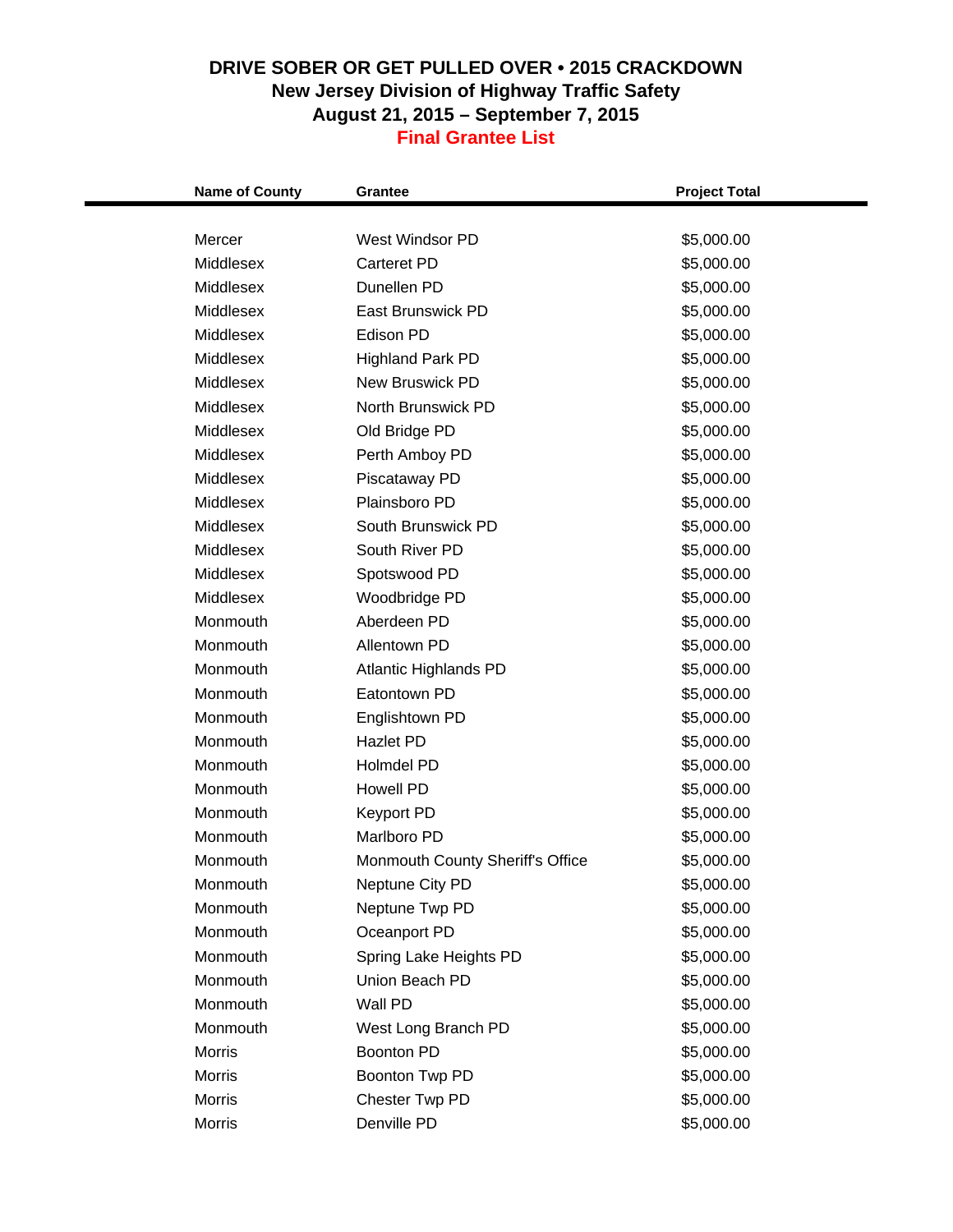| <b>Name of County</b> | Grantee                         | <b>Project Total</b>     |  |
|-----------------------|---------------------------------|--------------------------|--|
| <b>Morris</b>         | Hanover PD                      | \$5,000.00               |  |
| <b>Morris</b>         | Jefferson PD                    | \$5,000.00               |  |
| Morris                | Lincoln Park PD                 |                          |  |
| <b>Morris</b>         | Madison PD                      | \$5,000.00<br>\$5,000.00 |  |
| <b>Morris</b>         |                                 | \$5,000.00               |  |
| <b>Morris</b>         | Mendham Twp PD<br>Morris Twp PD |                          |  |
| <b>Morris</b>         | Morristown PD                   | \$5,000.00               |  |
| <b>Morris</b>         |                                 | \$5,000.00               |  |
| <b>Morris</b>         | Mount Arlington PD              | \$5,000.00               |  |
| <b>Morris</b>         | Parsippany-Troy Hills PD        | \$5,000.00               |  |
|                       | Pequannock PD                   | \$5,000.00               |  |
| <b>Morris</b>         | Randolph PD                     | \$5,000.00               |  |
| <b>Morris</b>         | <b>Riverdale PD</b>             | \$5,000.00               |  |
| <b>Morris</b>         | Rockaway PD                     | \$5,000.00               |  |
| <b>Morris</b>         | Rockaway Twp PD                 | \$5,000.00               |  |
| <b>Morris</b>         | Roxbury PD                      | \$5,000.00               |  |
| Ocean                 | <b>Barnegat PD</b>              | \$5,000.00               |  |
| Ocean                 | Bay Head PD                     | \$5,000.00               |  |
| Ocean                 | <b>Berkeley PD</b>              | \$5,000.00               |  |
| Ocean                 | Jackson PD                      | \$5,000.00               |  |
| Ocean                 | Lakehurst PD                    | \$5,000.00               |  |
| Ocean                 | Manchester PD                   | \$5,000.00               |  |
| Ocean                 | Mantoloking PD                  | \$5,000.00               |  |
| Ocean                 | Point Pleasant PD               | \$5,000.00               |  |
| Passaic               | Clifton PD                      | \$5,000.00               |  |
| Passaic               | Haledon PD                      | \$5,000.00               |  |
| Passaic               | Hawthorne PD                    | \$5,000.00               |  |
| Passaic               | North Haledon PD                | \$5,000.00               |  |
| Passaic               | Passaic County Sheriff          | \$5,000.00               |  |
| Passaic               | Passaic PD                      | \$5,000.00               |  |
| Passaic               | Wanaque PD                      | \$5,000.00               |  |
| Passaic               | Wayne PD                        | \$5,000.00               |  |
| Passaic               | West Mildford PD                | \$5,000.00               |  |
| Passaic               | <b>Woodland Park PD</b>         | \$5,000.00               |  |
| Salem                 | Carneys Point PD                | \$5,000.00               |  |
| Salem                 | Penns Grove PD                  | \$5,000.00               |  |
| Somerset              | <b>Bedminster PD</b>            | \$5,000.00               |  |
| Somerset              | Bernards PD                     | \$5,000.00               |  |
| Somerset              | <b>Bound Brook PD</b>           | \$5,000.00               |  |